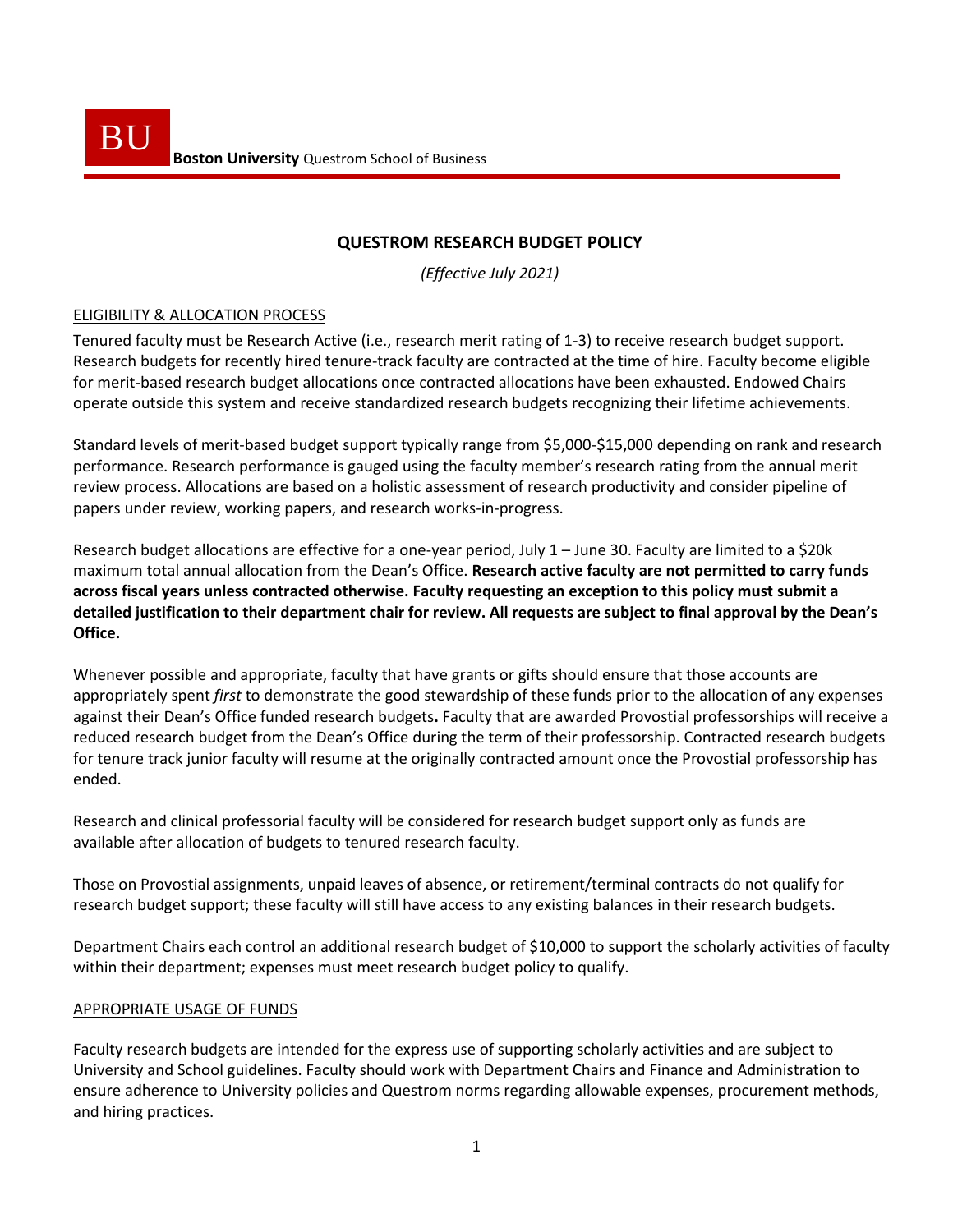Typical allowable expenses include conference and subject fees, interview transcription, RA and TA support, databases, copy editing, and journals/books. All hardware, software and data-related purchases must directly and primarily support scholarly activities and be processed through Questrom IT to qualify for allocation to a research budget. Faculty should refer to the attached Allowable Expenses Matrix for further clarification surrounding appropriate spending habits and their research budgets.

Additional scrutiny will apply to purchases defined as technological accessories. This been an area of significant abuse and does not align with the research nature that the Faculty research budgets are intended for. As such, all expenses should be of reasonable cost and purchases will be approved at the Dean's Office discretion Spending in this category should be minimal and purchases must be made through Pcard or Amazon Business.

### **Please refer to the Allowable Expenses Matrix (pg. 4) for an overview of allowable vs. inappropriate expenses.**

Full policies can be found at [http://bu.edu/policies.](http://bu.edu/policies) Questrom travel guidelines can be found at [https://questrompublish.bu.edu/toolkit/Forms\\_for\\_Admin\\_Tool\\_Kit\\_Financial/Travel\\_Expense\\_Guidelines\\_FY1](https://questrompublish.bu.edu/toolkit/Forms_for_Admin_Tool_Kit_Financial/Travel_Expense_Guidelines_FY15.pdf) [5.pdf.](https://questrompublish.bu.edu/toolkit/Forms_for_Admin_Tool_Kit_Financial/Travel_Expense_Guidelines_FY15.pdf)

## **Back2BU: ADJUSTMENTS TO PRIOR YEAR RESEARCH BUDGET EXPENSE POLICY**

The COVID 19 exemption for office supplies (consumable supplies such as pens and paper, and printer ink and toner for home office printers) will no longer be granted; these will once again be available in Room 521 provided by your department and can be requested through your Department Administrator \*

\* Durable goods not funded by your department must be submitted for approval via Amazon Business and shipped to Questrom.

Hardware such as monitors, desktop machines, and printers that have been brought off campus must be returned to each faculty member's office at Questrom.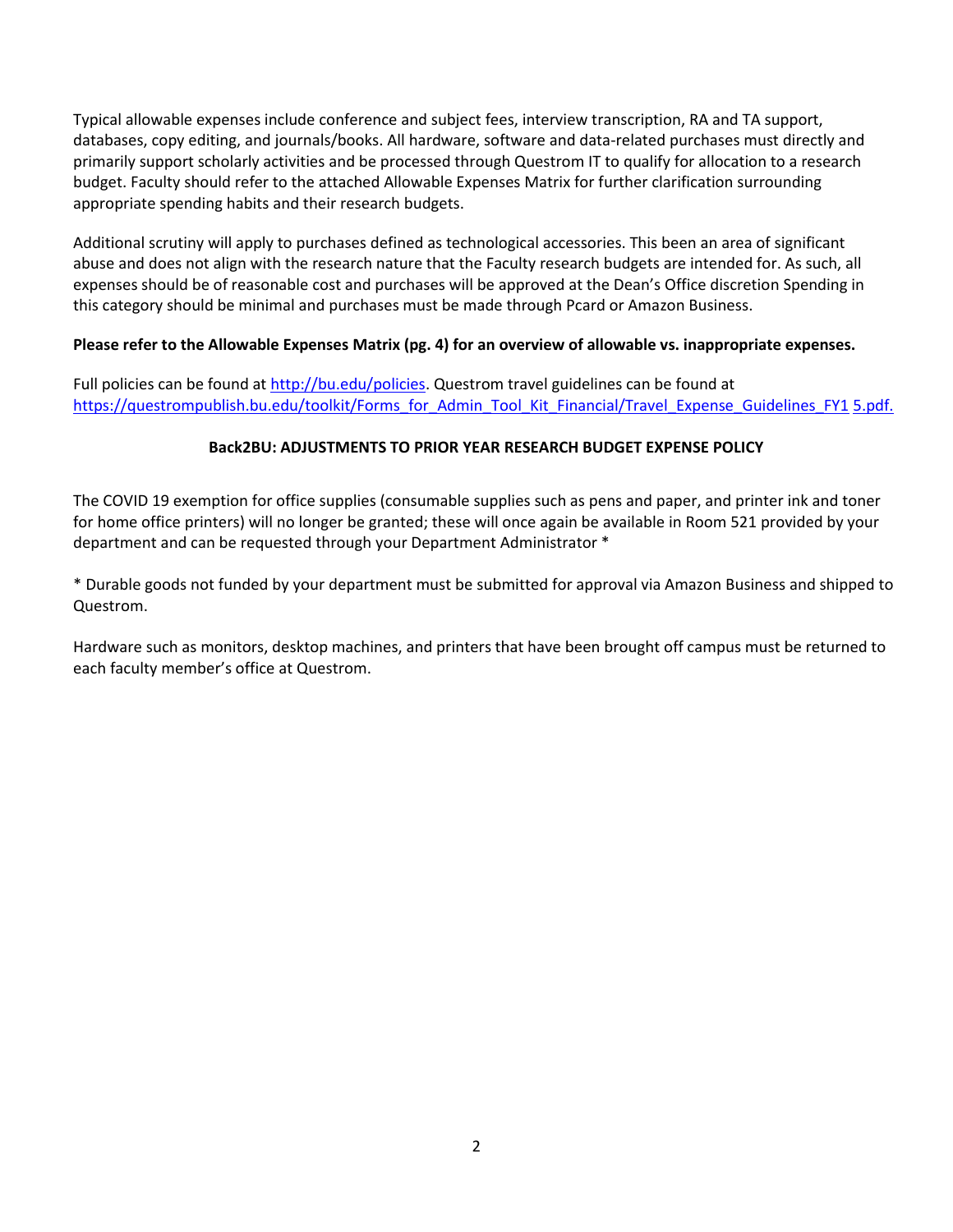#### **MERIT-BASED RESEARCH BUDGET ALLOCATIONS FOR AY 2021-22**

**Annual Research Budget**: \$5,000

**Eligibility**: All tenured faculty

**Qualification**: Faculty who qualify as "research active" with a research merit rating of 3 in the most recent three-year merit review period (i.e., between 6-11 research points or 1 "A-"level journal publication in the current year) will receive \$5,000 in research funding for the academic year.

**Annual Research Budget**: \$10,000 **Eligibility**: All tenured faculty

**Qualification**: Faculty who gain distinction in research with a research merit rating of 2 in the most recent three-year merit review period (i.e., between 12-19 points with at least one "A-" level journal publication across three years or one "A" level journal publication in the current year) will receive \$10,000 in research funding for the academic year.

**Annual Research Budget:** \$12,500 **Eligibility**: All tenured faculty

**Qualification:** Tenured faculty who achieve a highly-distinguished research record in the most recent merit review period with a research merit rating of 1 (i.e., 20 or more points with at least one "A" level publication across three years) receive a total research budget of \$12,500 for the academic year.

**Annual Research Budget**: \$15,000 **Eligibility**: Dean's Research Scholars & Everett Lord Scholars

**Qualification:** Faculty holding honorary titles receive an annual research budget of \$15,000 for the effective term of their appointment.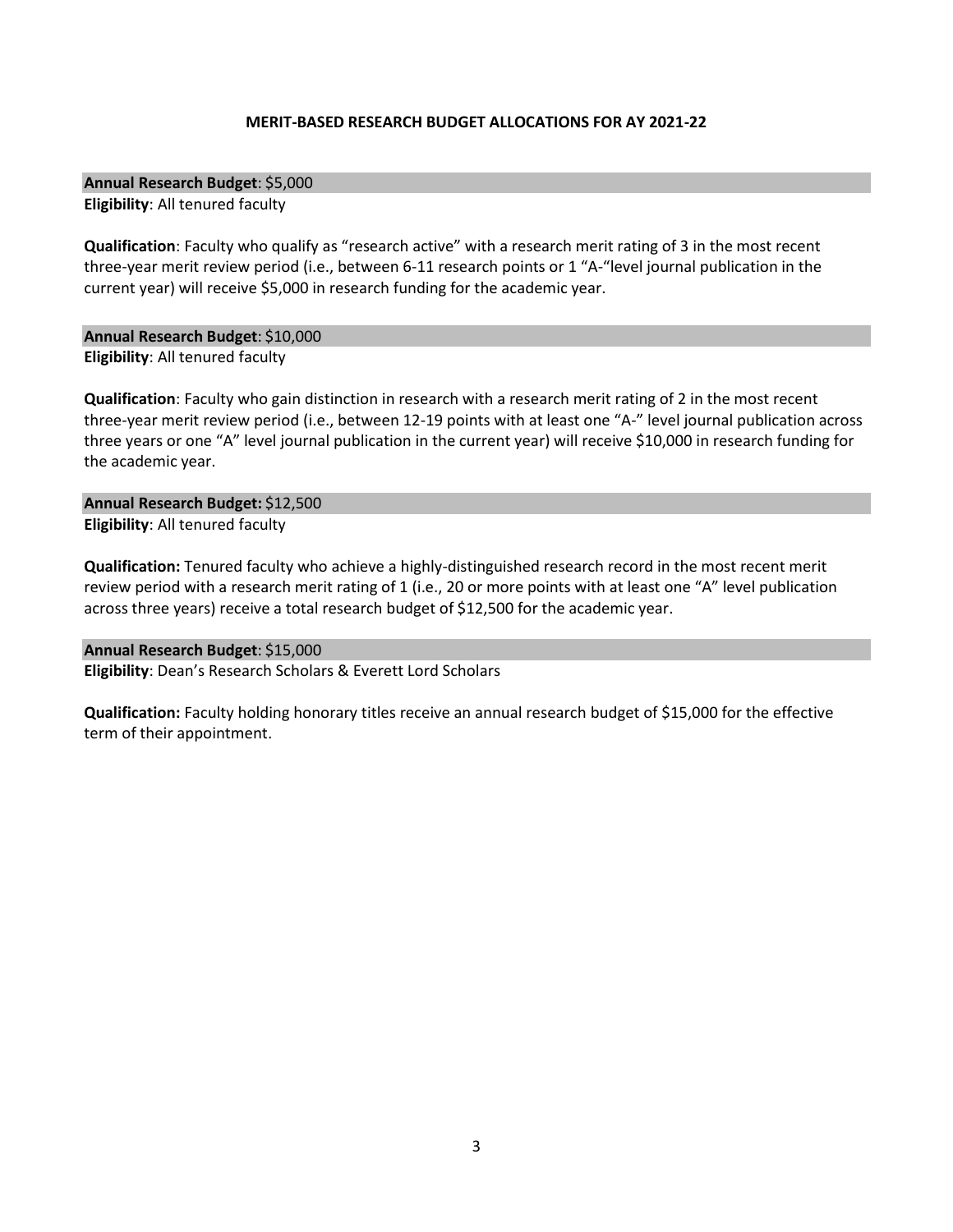| <b>ALLOWABLE VS. INAPPROPRIATE EXPENSES</b>                                                             |                                                                                                                                      |
|---------------------------------------------------------------------------------------------------------|--------------------------------------------------------------------------------------------------------------------------------------|
| <b>Allowable Expenses</b>                                                                               | <b>Inappropriate Expenses</b>                                                                                                        |
| <b>Books</b><br>$\bullet$<br>Clerical and administrative help<br>(requires Dean's Office pre-approval)  | Business or first-class travel (except as<br>$\bullet$<br>allowed by university policy, as<br>described above)<br><b>Cell Phones</b> |
| Computer hardware (Laptops, tablets)<br>and software                                                    | Childcare                                                                                                                            |
| Conference registration fees                                                                            | Clothing (or care/maintenance thereof)                                                                                               |
| Data/Databases/Cloud Computing                                                                          | Personal Club memberships                                                                                                            |
| Common travel expenses including<br>meals, hotels, and luggage fees                                     | Cost of commuting between home and<br>$\bullet$<br>campus                                                                            |
| iPads, Kindles, Nooks, etc. (not<br>including connectivity costs)                                       | Office Supplies, Office Furnishings, or<br><b>Office Decor</b>                                                                       |
| Meals, local transportation, and other<br>local expenses for research<br>collaborators or work meetings | Fundraising, Marketing, & Advertising<br>expenses<br>Gifts, Sponsorships, & Donation                                                 |
| Membership in professional<br>organizations (not allowable on federal<br>grants)                        | Expenses<br>Home or office furniture & renovations                                                                                   |
| <b>Publication fees</b>                                                                                 | Moving expenses<br>٠                                                                                                                 |
| Photocopying/photography costs                                                                          | Network connectivity subscriptions for<br>$\bullet$<br>iPad, eReader, or wifi devices                                                |
| Professional journal subscriptions                                                                      | Salary paid to any faculty member<br>(unless specifically authorized)                                                                |
| Research & student assistants                                                                           | Family member travel                                                                                                                 |
| Sponsoring a student's travel or<br>research expenses                                                   | Student functions/ Curriculum or<br>Classroom expenses (Ex. catering for a                                                           |
| Study subject fees                                                                                      | class section or Guest Speakers)                                                                                                     |
| Digital Subscription Services; Software<br>as a Service                                                 | Home Office Computers/Hardware -<br>$\bullet$<br>(Faculty with an office desktop may<br>purchase a tablet or laptop)                 |
| Continuing education conferences,<br>courses & events                                                   | Personal Subscriptions (Dropbox, Survey<br>Monkey, Skype, iTunes, etc)                                                               |